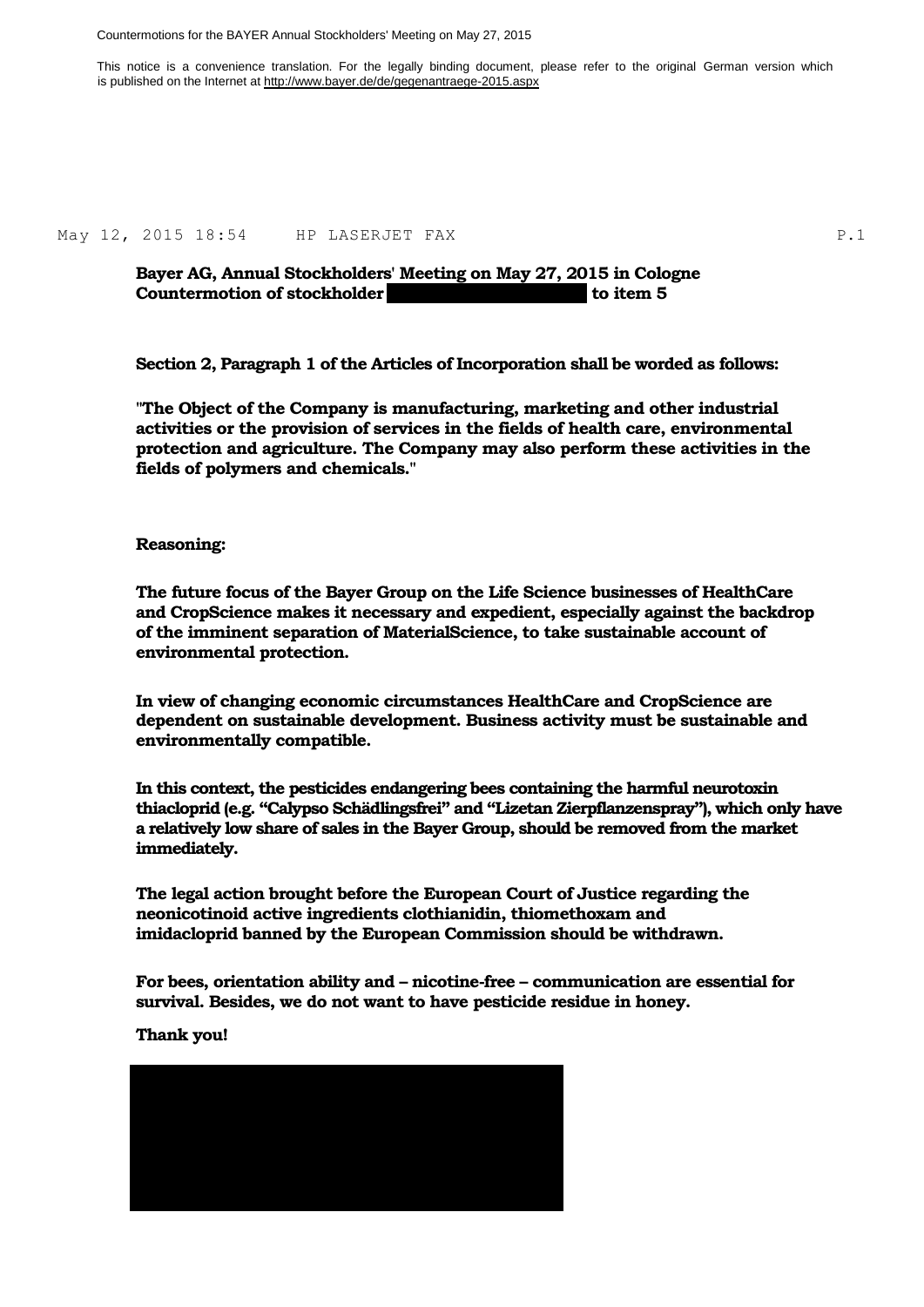- Coordinadora contra los peligros de la BAYER - Coalition against BAYER-Dangers - Coordination contre les méfaits de BAYER -

# **Coalition against BAYER Dangers**

For environmental protection and secure jobs at BAYER - worldwide!

Bayer Aktiengesellschaft Building Q 26 (Legal Department) Kaiser-Wilhelm-Allee 20 51373 Leverkusen, Germany

April 29, 2015

# **Annual Stockholders' Meeting on May 27, 2015**

We hereby notify you that we will oppose the proposals of the Board of Management and the Supervisory Board as regards Items 2 and 3 of the Agenda, and will induce the other stockholders to vote in favor of the following countermotion.

## Countermotion to Item 2: The actions of the members of the Board of Management are not ratified

**Former BAYER General Director Carl Duisberg shared responsibility in the First World War for the use of poison gas and the deportation of civilians for forced labor. The cities of Dortmund and Lüdenscheid have therefore now rededicated streets previously named after him. In contrast, the BAYER Board of Management is sticking stubbornly to Duisberg's tarnished inheritance.** 

On November 26, 2014, the decision was taken in Dortmund to rename the street called "Carl-Duisberg-Straße." By way of explanation, the following statement was issued by the Dortmund historical archives: "*Duisberg was one of the leading German industrialists, who, during the War, organized the deportation of Belgian civilians to Germany for forced labor – which was even then already illegal under international martial law. (... ) As a patriarch, he disapproved of trade unions up to his death. From the very beginning, he had opposed the Weimar democracy."* Duisberg's support of the antisemitic "Pan-German League" is also mentioned in the statement.

On December 8, the city council of Lüdenscheid followed suit and decided to rename the street called "Duisbergweg." In a statement, the Lüdenscheid historical archives wrote: *"During the First World War, under Duisberg's chairmanship, poison gas was produced at Bayer for combat use. Waste products from the chemical industry, which was battling with*  economic difficulties, served as the raw materials. In Leverkusen, this included phosgene, *a gas that has dreadful effects."* In Wuppertal, Dormagen, Krefeld, Bonn and Frankfurt, too, initiatives to rename streets named after Duisberg are ongoing.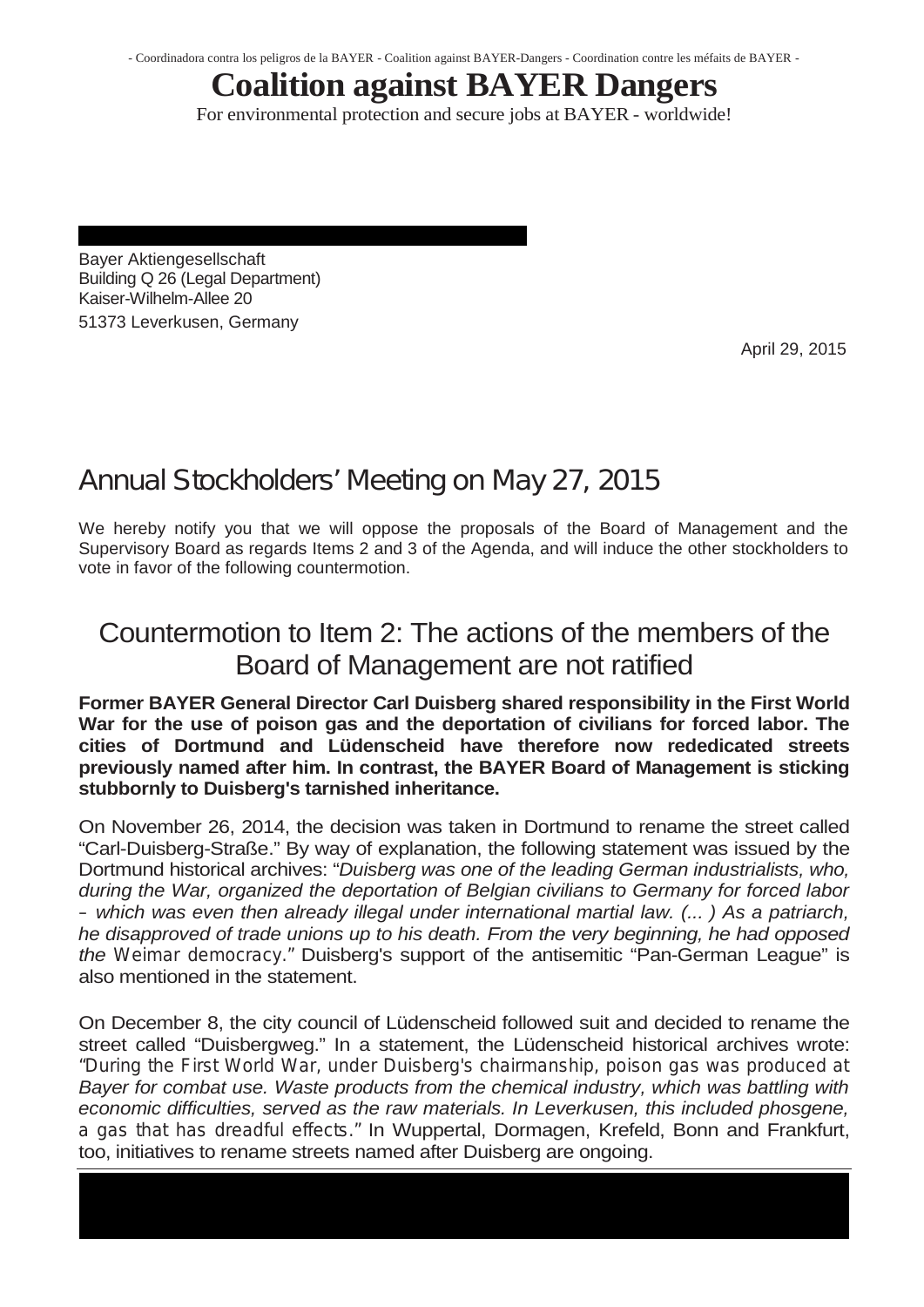### www.CBGnetwork.org

#### Countermotion of April 29, 2015, page 2

At the end of the 19th century, Carl Duisberg had already been marketing heroin as an apparently "harmless cough remedy." When scientists denounced the addictive potential of the product, he said one ought to "muzzle the opponents." Although the risk of addiction quickly became obvious, BAYER continued to sell heroin over a period of several decades.

In the First World War, Carl Duisberg complained to General Hindenburg and General Ludendorff about the shortage of laborers. With the exhortation "Open up that big reservoir of people that is Belgium," he called for the forcible enlistment of Belgian workers. The German War Ministry accepted Duisberg's proposal and had tens of thousands of Belgians deported in 1916. Several thousand died.

At the same time, Carl Duisberg together with Fritz Haber developed poison gases such as green cross and mustard gas, tested them for the first time on the front line, and vehemently demanded their deployment. In a letter to the Supreme Army Command, Duisberg wrote: "This carbonic dichloride is the cruelest thing I know. ( ... ) But the only real place where one can nowadays try out something like this is on the front line, and there is not likely to be such a good opportunity again very soon. ( ... ) I can therefore only urgently recommend once again that you do not allow the opportunity presented by this war to pass by without also testing hex-grenades."

Under Duisberg's management, BAYER also became the biggest German producer of explosives. Without the supplies from the chemical industry, the War would have ended after a few months due to a lack of ammunition.

In 1917, Duisberg became a member of the extreme right-wing *German Fatherland Party*. He also became a member of the Board of the "Independent Committee for German Peace," a founding of the anti-semitic *"Pan-German League*." Duisberg called for the annexation of the occupied regions in Belgium and northern France and, a little later, "German living space" in Poland and Russia. Duisberg had excellent contacts with the Supreme Army Command and involved himself aggressively in the planning of the war aims. He also pushed for unrestricted submarine war and successfully campaigned for the removal of the (apparently too lenient) Chancellor Bethmann-Hollweg.

Duisberg adopted a negative attitude to the Weimar Republic from the very beginning. Duisburg organized donations to nationalistic parties, also – from 1930 at the latest – to the NSDAP. In 1931, Duisberg, who had since become Chairman of the Supervisory Board of IG FARBEN, announced: "The German people are constantly calling for a leader to free them from their unbearable situation. Should a man come along who has proved that he has no inhibitions, then this man must be supported at all costs."

In return for its vast donations, I.G. Farben received sales guarantees from the National Socialists for synthetic fuel and rubber. No other company subsequently collaborated so closely with the Third Reich. When he went into retirement, Carl Duisberg rejoiced: "I'm looking forward to my twilight years under our leader Adolf Hitler."

**Even now, BAYER denies Carl Duisberg's share of responsibility for the War and the dictatorship. The actions of the members of the Board therefore should not be ratified. For more information visit www.CBGnetwork.org**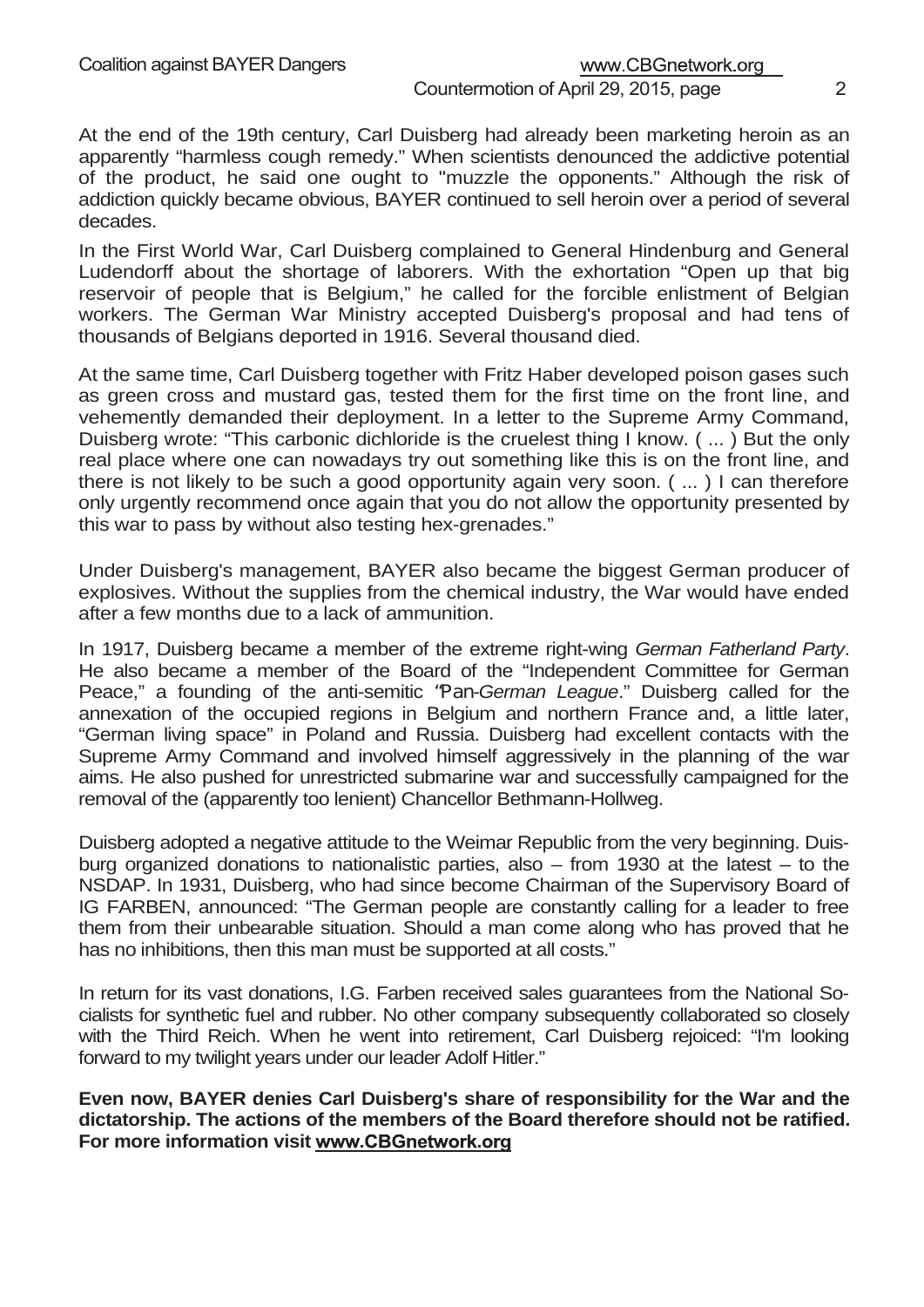We request notification of this countermotion and the reasons for it pursuant to Sections 125, 126 of the German Stock Corporation Act (AktG). The stockholders are asked to transfer their voting rights to the *Coalition against BAYER Dangers*.

On behalf of the Executive Committee of the *Coalition against BAYER Dangers*

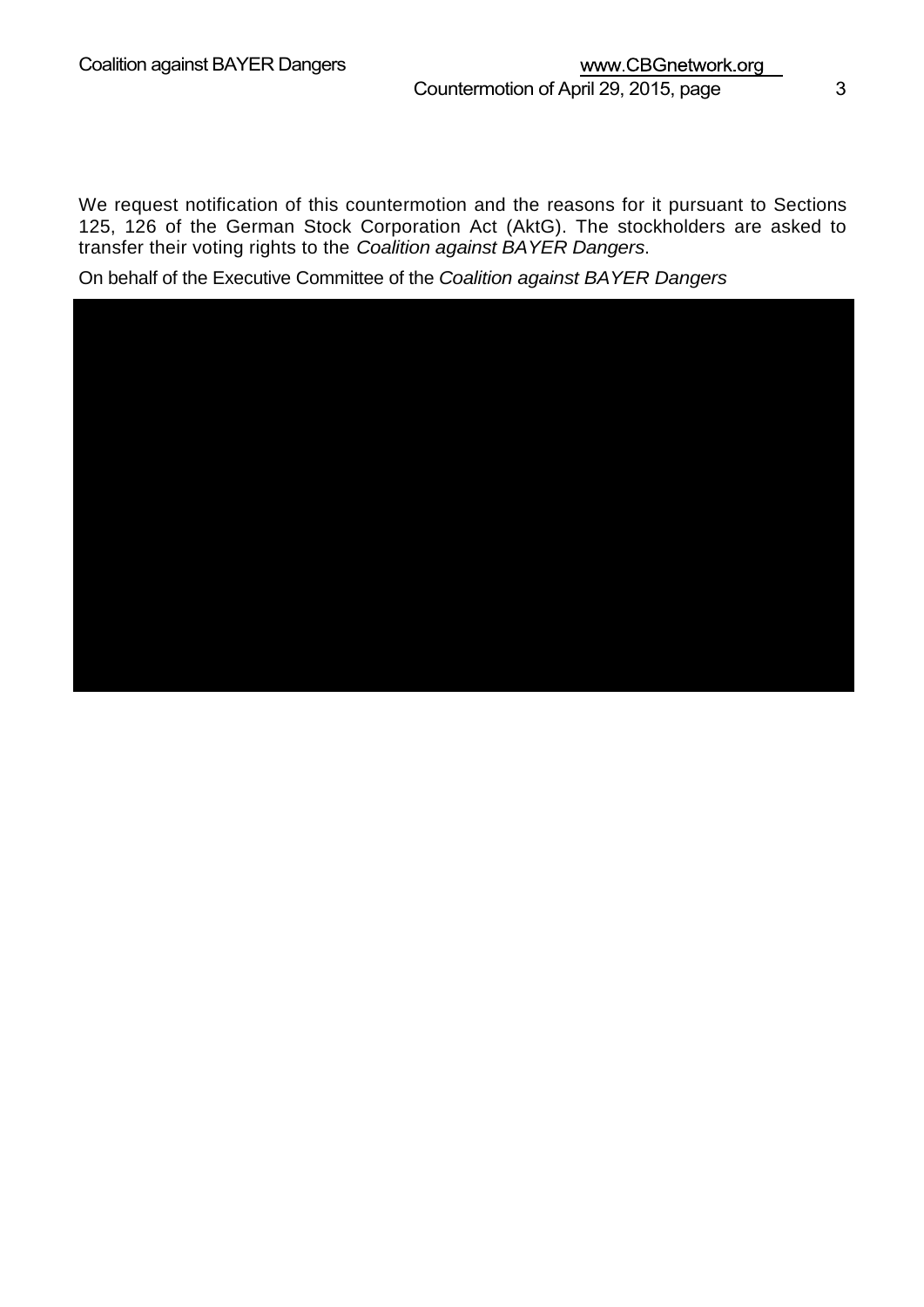

Bayer Aktiengesellschaft Building Q 26 (Legal Department) 51368 Leverkusen

### **Annual Stockholders' Meeting on May 27, 2015**

I hereby give notice of my intention to oppose the motions of the Board of Management and the Supervisory Board with regard to Items 2 and 3 of the Agenda, and will attempt to persuade the other stockholders to vote in favor of the following countermotions.

### Countermotion to Item 2: The actions of the members of the Board of Management are not ratified

#### **The reason: With its repurposing to convey carbon monoxide, the old CO2 pipeline from Dormagen to Leverkusen threatens lives**

For more than 12 years Bayer AG has operated a 10-km-long pipeline that conveys carbon monoxide (CO), which is imperceptible and highly toxic. The pipes are almost 50 years old and in part dangerously corroded at more than 200 points, according to the reply from the Cologne district authority dated March 7, 2014. A munitions investigation in the pipeline area has never been performed although bombs from the Second World War have been found on several occasions in the north of Cologne in the Riehl district.

A qualified risk scenario with a dispersion calculation is lacking. A residential area and kindergartens are in some case less than 100 m away and many people may go on a walk close to the pipeline.

Inhalation of only 30 ml CO causes healthy adults to become unconscious and thus unable to escape, while a child can die on inhaling this small amount. The leakage warning system is not triggered until more than 210,000 l CO/h is released and is therefore completely unsuitable. Before a leakage alarm is sounded at the Bayer Safety and Security Control Center, around 105,000 l CO have already been discharged over the course of half an hour. Life-threatening symptoms already occur after 3 minutes. A rupture in the pipeline can thus lead to hundreds or thousands of fatalities and individuals with life-long brain damage.

This is an unacceptable risk for residents and other people who spend time near the pipeline. In our community that is rightly proud of the successes of the chemical industry, it is irresponsible to put the interests of profit before the common good and curtail citizens' rights to freedom from bodily harm (Art2GG).

**I shall not ratify the actions of the Board of Management until the CO pipeline is closed.** 

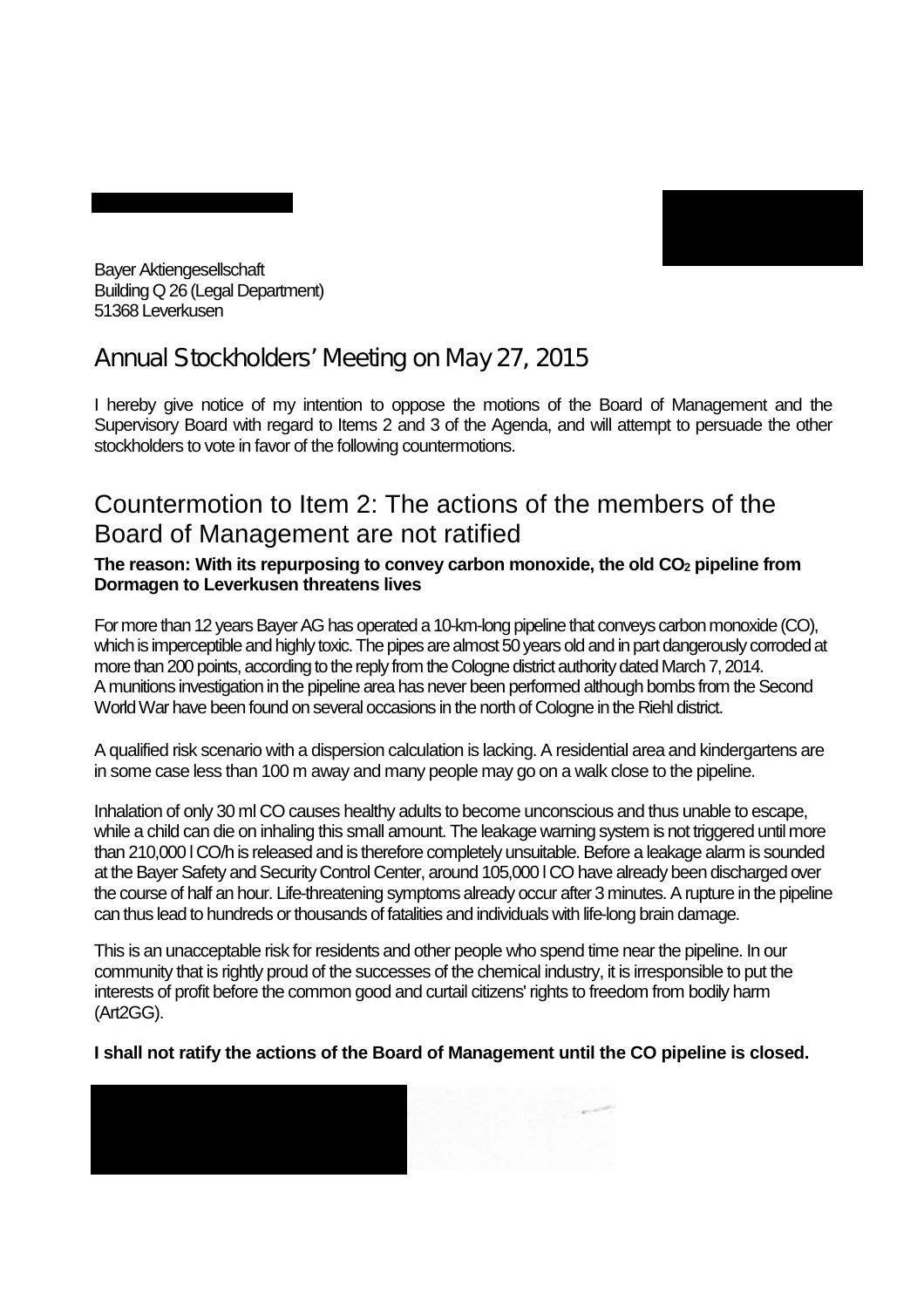Bayer Aktiengesellschaft Building Q 26 (Legal Department) Kaiser-Wilhelm-Allee 51368 Leverkusen

## **Annual Stockholders' Meeting on May 27, 2015**

I hereby give notice of my intention to oppose the motions of the Board of Management and the Supervisory Board with regard to Items 2 and 3 of the Agenda, and will attempt to persuade the other stockholders to vote in favor of the following countermotions.

**Christiane Schnura, Schweidnitzer Str. 41, 40231 Düsseldorf** 

### Countermotion to Item 2: The actions of the members of the Board of Management are not ratified

**The reason: Huge amounts of plastic waste find their way into the oceans – with disastrous consequences for humans, animals and the environment. As one of the largest producers of plastic, BAYER shares responsibility for this crime against the environment. Therefore, the actions of the Board of Management are not to be ratified.** 

Twenty million tons of plastic end up in the oceans every year. More than 5 trillion fragments of plastic are already floating around in the oceans. In the Pacific alone, there is a garbage patch covering 3.4 million square kilometers, making it larger than India. In some places there is more plastic in the water than plankton. Because most plastics do not degrade to any material extent by natural means, they endanger the environment for centuries.

This has fatal consequences for flora and fauna. The wind and waves wear the plastic down into small fragments, which are consumed by microorganisms, fish and marine mammals. Seals, sea birds and dolphins die a miserable death. In Spain, for instance, a dead sperm whale was washed ashore with 30 square meters of plastic film, four and a half meters of tubing, a length of line, various bags and a clothes hanger in its stomach.

Small organisms such as zooplankton also consume microplastics. In this way, the material finds its way into the marine food chain, and ultimately, through fishing, into human food.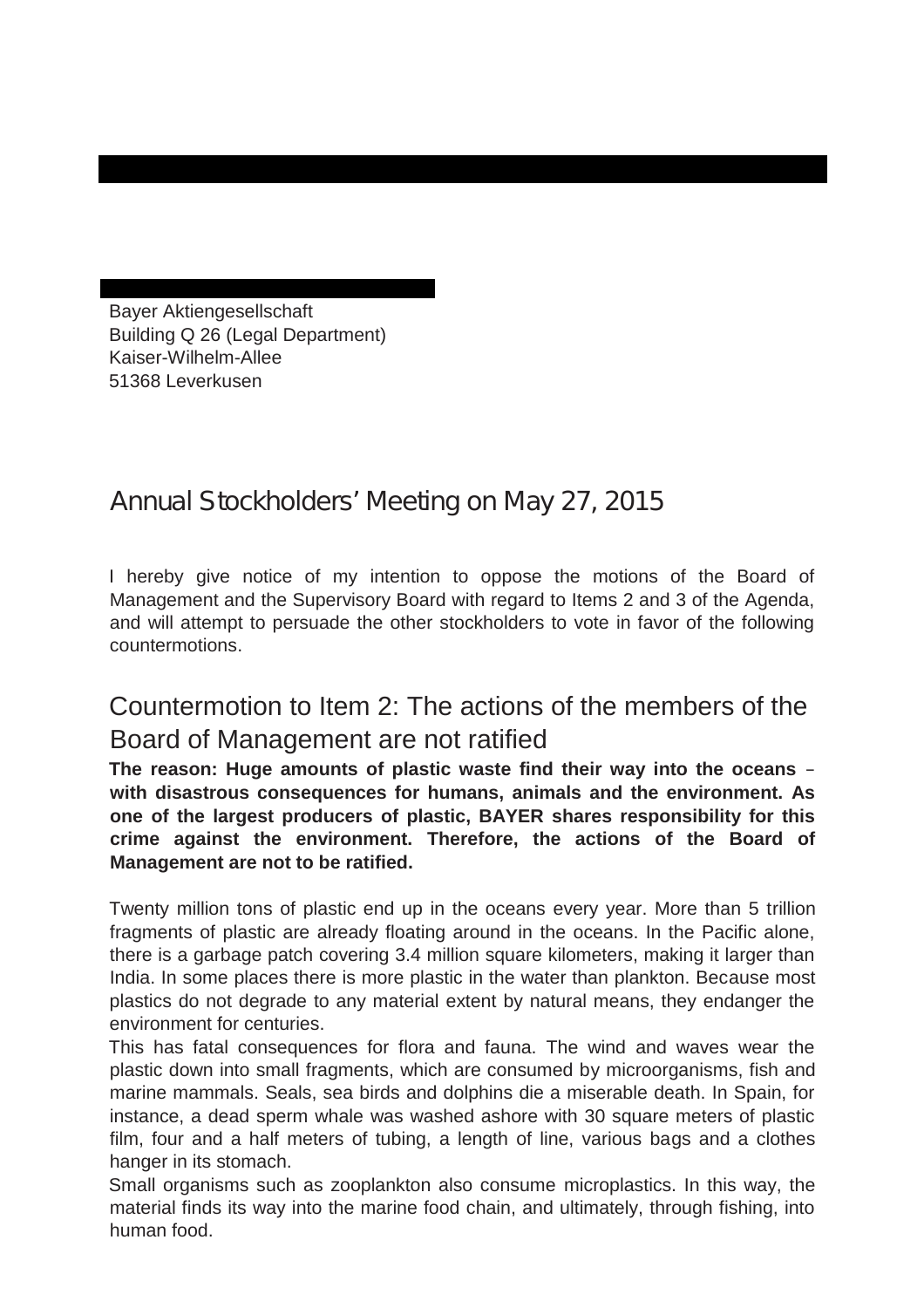BAYER has its fair share in this disaster. The Group is one of the world's largest plastic manufacturers. In TDI alone its market share is around 25 percent. In polycarbonates BAYER is the world's largest producer.

A particularly dangerous and irresponsible invention on the part of BAYER is microplastics in the BAYCUSAN range. Microplastic particles can be found in cosmetics, cleaning materials and shower gel. Previously, crushed fruit seeds were used for this, which degrade biologically in a short space of time. Plastic is now used for reasons of profit.

BAYER offers microplastic constituents for haircare products, lotions, suntan lotion, skin creams and mascara. The material Polyurethane-32, for instance, is intended to make cleansing masks easier to peel off. Polyurethane-34 promises "excellent curl retention" and "high gloss", according to BAYER, while Polyurethane-35, it says, gives cosmetics outstanding water resistance and a "natural feel". BAYER only recently discovered the beauty market, but has set itself the goal of becoming the world market leader among microplastics suppliers as quickly as this year. Bayer's words on the launch of the product BAYCUSAN were: "as a newcomer you have to assert yourself in this fiercely competitive sector".

However, waste water treatment plants are not able to prevent the particles from getting into the rivers and seas. Microplastics find their way into rivers and the groundwater and have already been identified in beer, milk, mineral water and honey. The Alfred Wegener Institute examined the treated water from twelve treatment plants in northern Germany and found up to 700 plastic fragments per cubic meter. In addition, it found up to 1,400 pieces of plastic fiber residue. Only waste water treatment works which have cloth filters can stop the plastic passing through to a large extent. Around twelve billion particles per year flow into the North Sea just from the treatment plants which were investigated.

In the sea, the toxic effect of microplastics increases further. With their water-resistant and fat-soluble surfaces, the particles capture toxic substances such as polychlorinated biphenyls (PCB), pesticides, drug residues, mercury, lead and chromium. To make matters worse, the plastics do not just find their way into the rivers and seas: the sludge created by water treatment also absorbs microplastics – and releases them again in large volumes in its later life as fuel or fertilizer. Ecotoxicologists are therefore warning that microplastics also represent a danger for human beings. The oceanographer Charles J. Moore describes the pollution of the oceans as the "newest global threat".

If the risk is to be kept in check, comprehensive measures are required. The sale of microplastics must be discontinued. Plastics must be replaced by biologically degradable materials as far as possible. The manufacturers of plastic products must be obliged to disclose all the constituent components and all toxicological data. Materials such as bisphenol A and plasticizers must disappear from day-to-day products such as food packaging, toys and clothes. What is also required is a reversal of the burden of proof: it must not be down to authorities or consumers to prove that a material is dangerous, but instead producers must have to prove that it is not dangerous.

**The Board of Management of BAYER has instigated no measures to halt the pollution of the oceans with plastic waste. On the contrary, constantly increasing production volumes further exacerbate the problem. Therefore, the actions of the members of the Board of Management are not to be ratified.**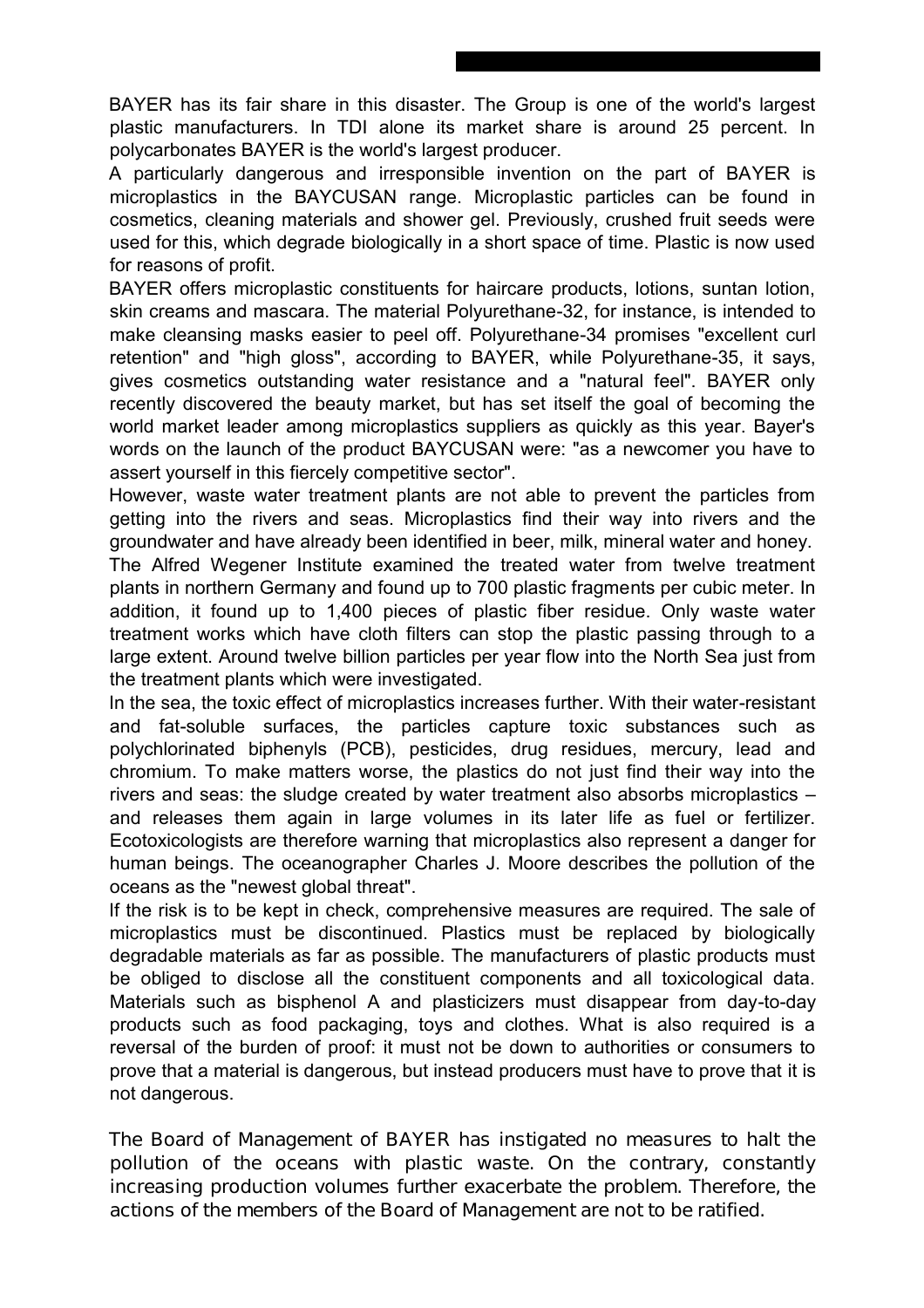### Countermotion to Item 3: The actions of the members of the Supervisory Board are not ratified

**The MS drug BETAFERON generates sales of just under a billion euros, making it one of the most profitable medicines produced by the company BAYER. However, independent studies show that the drug is of little beneficial use. BAYER refuses to disclose all benefits it grants for doctors, specialist associations and self-help groups. Therefore, the actions of the Supervisory Board are not to be ratified.** 

The administration of interferons is often associated with severe side effects, including kidney problems (sometimes fatal), fever, muscle pain and depression. According to the *German Federal Institute for Drugs and Medical Devices* (BfArM), kidney damage can arise even years after the injections. Nonetheless, the majority of MS sufferers are pressured into therapy using BETAFERON or other interferons.

However, independent studies show that the treatment brings only minor benefit. For example, the *Cochrane Collaboration*, an independent network of doctors, scientists and patient representatives, analyzed 44 studies and concluded that "*the cost/benefit relationship may be unfavorable"*.

Interferons are able to prevent a relapse in only 16 percent of those who have been newly diagnosed with the disease. In five out of six patients, they show no effect of any kind. In the case of chronic, relapsing-remitting MS, these drugs help in only 14 percent of cases. The University Medical Center Hamburg-Eppendorf therefore comes to the conclusion that *"notions of the effect of interferons are based on assumptions"*. According to the doctors in Hamburg, the drugs have no benefit of any kind in the case of multiple sclerosis which manifests from the onset without remission and relapse.

Many of those affected come to a similar conclusion. Within four years, 46 percent cease treatment with BETAFERON or other interferons. BAYER therefore tries to keep patients at it with a BETAPLUS program.

The medical journal *The Lancet* has also published a study into the effectiveness of interferons. In this, all randomized, placebo-controlled studies on relapsing-remitting MS underwent a precise evaluation. The authors come to the conclusion that the results are massaged by the large number of dropouts which are not taken into account in the analysis by the interferon studies. They conclude, therefore, that wide use of interferons cannot be justified. The meta-study comes to the conclusion that it "*is a devastating development if the pharmaceutical companies involved are able to influence the analysis or prevent the publication of inconvenient results".* 

The long duration of treatment makes the segment particularly lucrative. Annual treatment costs per patient are between €15,000 and €20,000. This generates huge costs for health insurance schemes: according to the latest medicines report from the Barmer GEK health insurance provider, MS drugs are one of the major cost factors in medicines expenditure. The production of interferon drugs was originally very costly, which led to high drug prices. This price level remained the benchmark for all subsequent MS drugs, despite the fact that production costs have now fallen significantly.

BAYER no longer even produces the drug itself: in 2011 the Group closed a plant in Emeryville in the United States, destroyed 540 jobs and concluded a supply agreement with BOEHRINGER.

At the same time, BAYER has established the best of terms with doctors and specialist medical associations. For instance, 21 out of the 24 doctors who drew up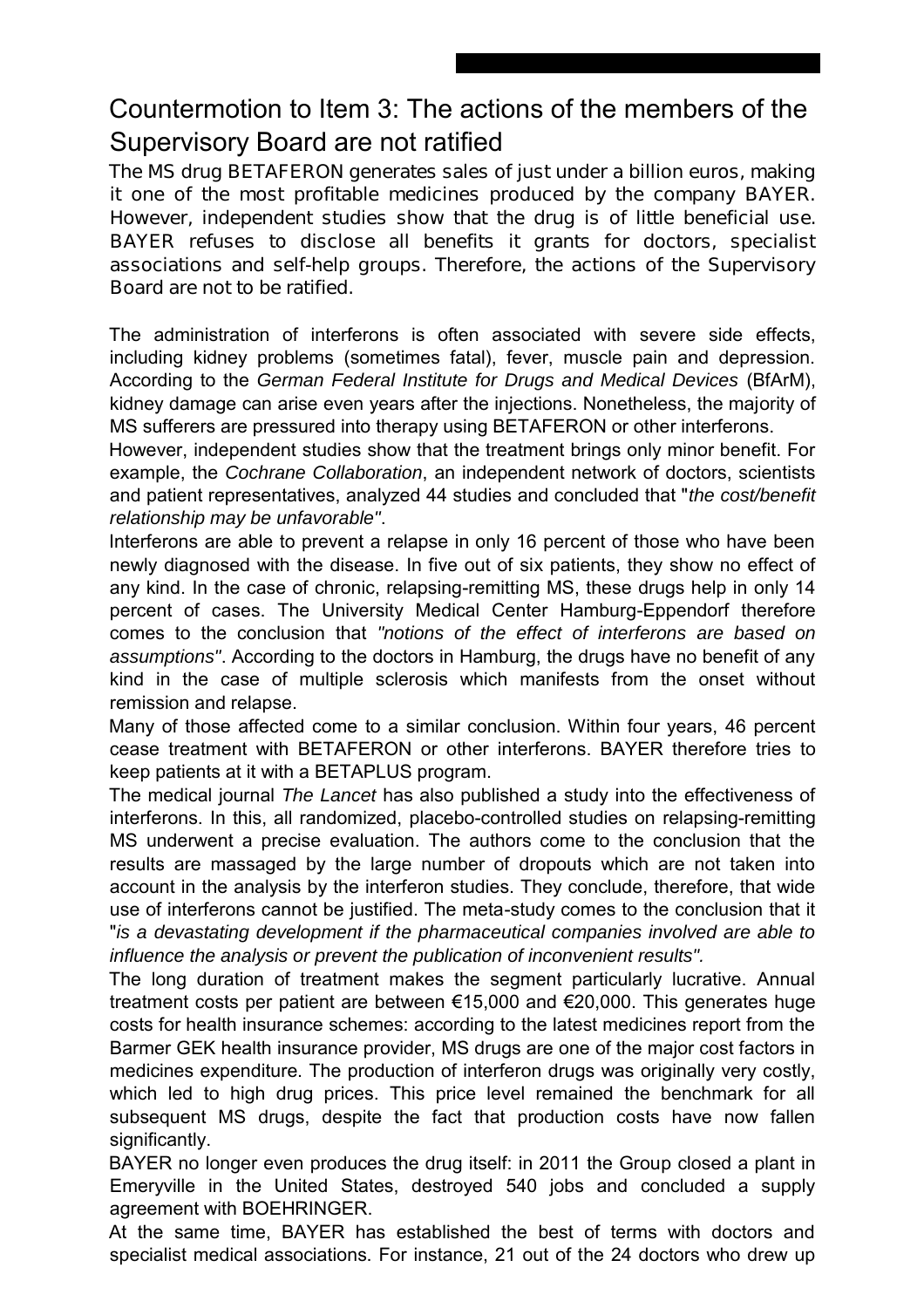the treatment guidelines for MS were already on the industry payroll. Benefits flowed for research projects as well as for presentations, advisory activity or work providing expert opinion. BAYER also binds MS self-help groups to itself through donations. It is on best terms, too, with the *Deutsche Multiple Sklerose Gesellschaft* (DMSG) thanks to extensive investments. For example, in 2013 BAYER paid more than 55,000 euros to the DMSG. BAYER can rely in particular on the chairman of the DMSG's medical advisory committee (Ärztlicher Beirat), Professor Reinhard Hohlfeld: Professor Hohlfeld has worked as a scientific advisor to BAYER and has received several lots of research funding. Professor Hohlfeld was involved in formulating the treatment guidelines and is co-editor of a number of specialist MS journals. His fellow DMSG medical advisory committee management board members Ralf Gold, Peter Rieckmann and Heinz Wiendl are also pretty much best friends with BAYER and coauthors of the guidelines. It is therefore not surprising that the DMSG only certifies MS centers that follow the guidelines, and remains loyal to interferons.

Back in 2006, the medical expert Dr. Wolfgang Weihe complained in the *Deutsches Ärzteblatt* medical magazine about the close links which the DMSG and the authors of the guidelines have with the industry, and expressed doubt as to the impartiality of their preference for interferons. The empire struck back immediately: the DMSG applied for an injunction. It is by such means that the phalanx comprised of the industry, specialist associations and willing medical experts manufactures consent. For this reason hardly anyone in the sector dares to express a contrary opinion.

### **Detailed information can be found on the homepage of** *Coalition against*  **BAYER-Dangers at www.CBGnetwork.de**

I request notification of these countermotions and the reasons for them pursuant to Sections 125, 126 of the German Stock Corporation Act (AktG).

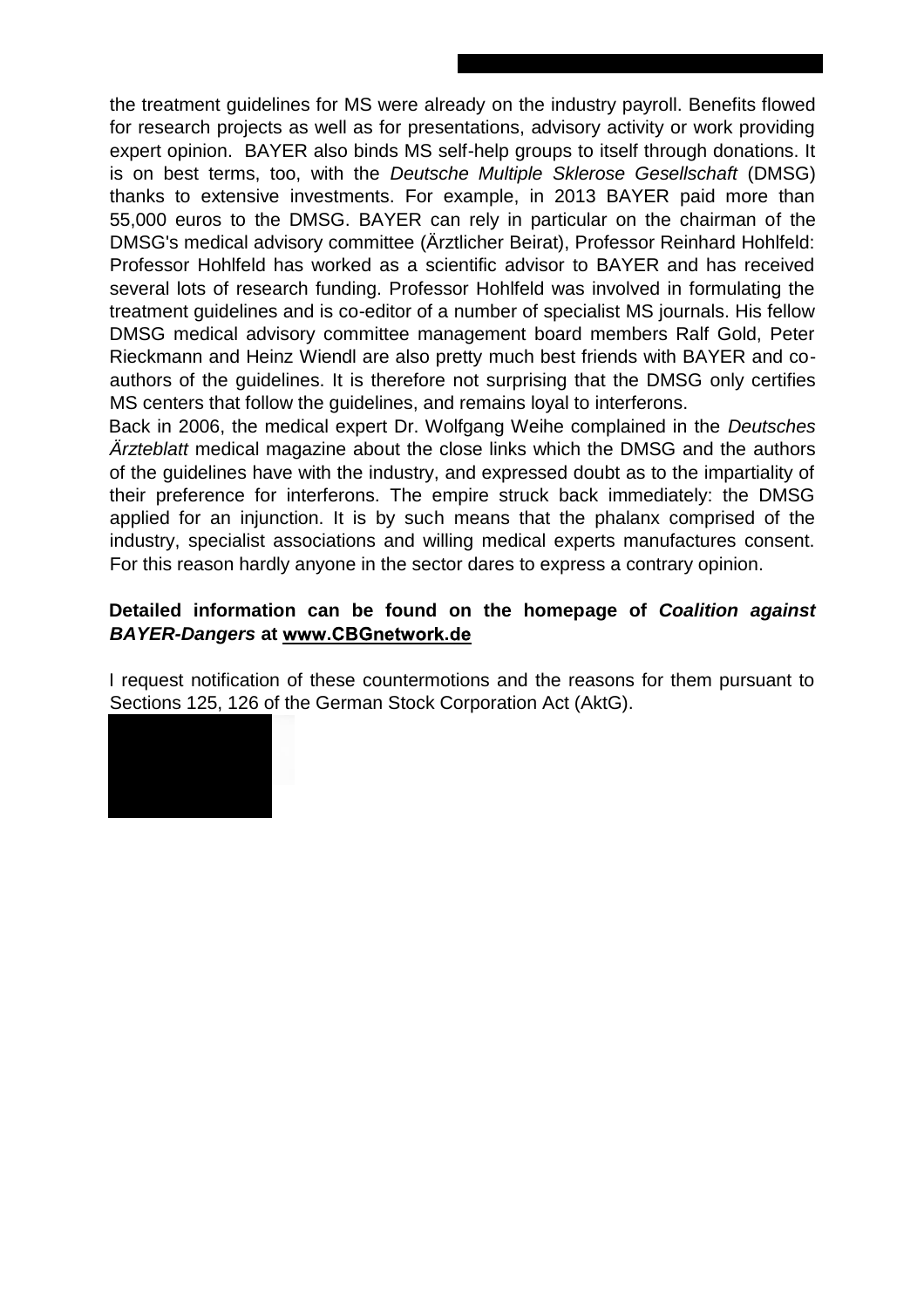BAYER Aktiengesellschaft Gebäude Q 26 (Rechtsabteilung) Kaiser-Wilhelm-Allee 51368 Leverkusen

March 27, 2015

### **Annual Stockholders' Meeting on May 27, 2015**

I hereby give notice of my intention to oppose the motions of the Board of Management and the Supervisory Board with regard to Items 2 and 3 of the Agenda, and will attempt to persuade the other stockholders to vote in favor of the following countermotions.

**Axel Köhler-Schnura, Schweidnitzer Str. 41, 40231 Düsseldorf**

Countermotion to Item 3: The actions of the members of the Supervisory Board are not ratified

**The separation of the plastics division** *Bayer MaterialScience* **(BMS) is likely to be at the expense of the employees, especially outside of Germany. It also means that BAYER is abdicating its responsibility for the safety of the extremely dangerous plants.**

In September 2014, the BAYER Group bowed to pressure from the financial markets and announced the separation of the plastics division *Bayer MaterialScience*. Investors had been urging the company for years to take this step in order to further increase the already double-digit profit margin. In October, the *Private Equity* firms Advent, Carlyle, Cinven and KKR expressed interest in a takeover.

The people who will suffer from this are the more than 15,000 employees. They had been pressured into making numerous concessions in recent years in order to keep the plastics division in the company. For example, BAYER implemented several "efficiency programs" that destroyed over 2,000 jobs, closing down several sites and cancelling bonus payments. Now it is clear that these sacrifices were in vain.

How things are likely to develop in the long term is clear from the chemicals division of BAYER, which was spun off ten years ago under the name *Lanxess*. Several thousand jobs have since been destroyed. A large proportion of the workforce had their pay reduced or were transferred to other sites. Over the years *Lanxess* was split into smaller and smaller pieces. Several units were shut down and others sold off. In view of a possible takeover by "locusts," BMS is likely to experience a similar development.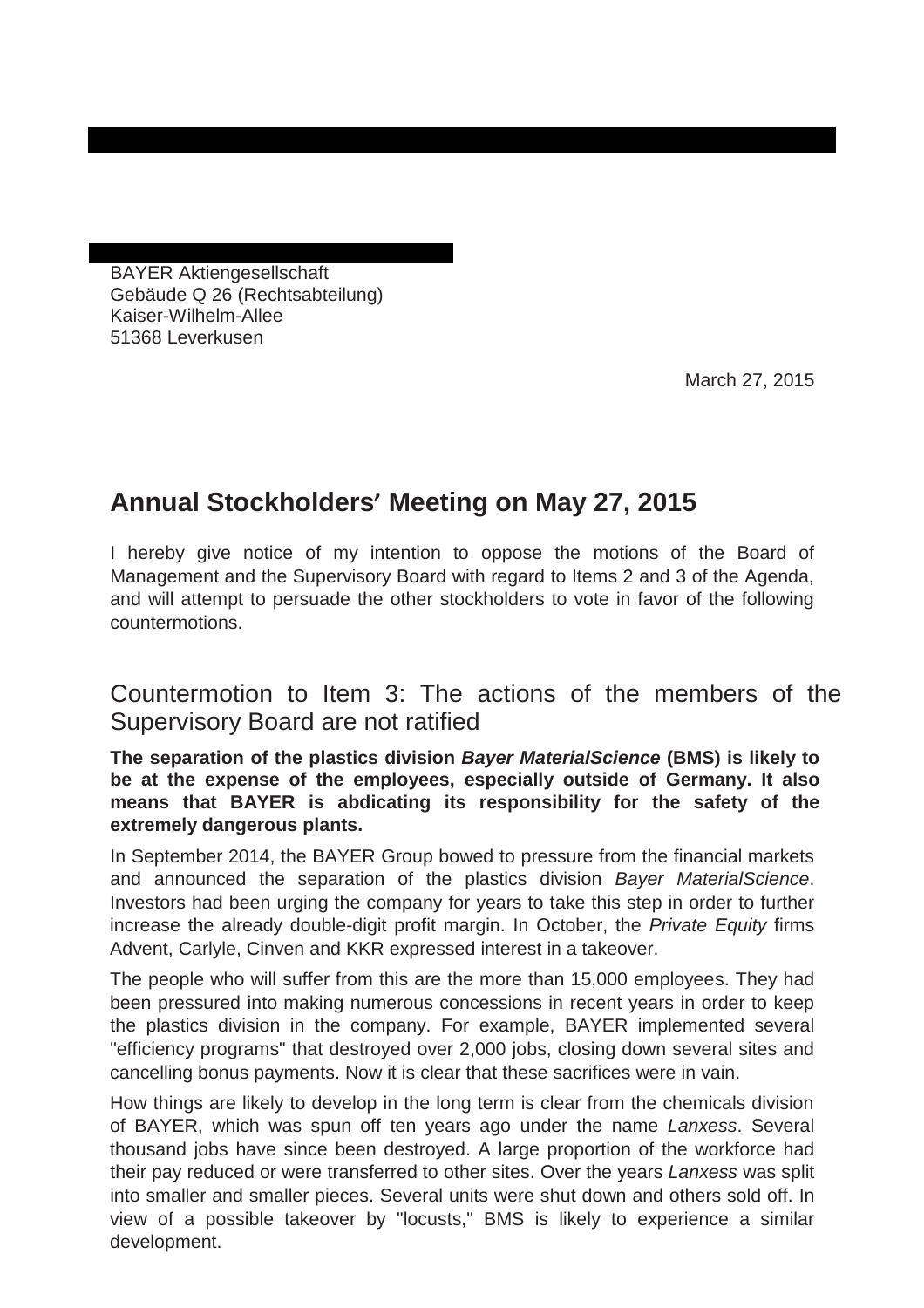The union representatives on the Supervisory Board consented to the separation after massive threats from corporate management. Although a job guarantee was negotiated in return, this only applies to the German employees and only for five years. The employees of the Antwerp site had to go on strike and take other industrial action in order to get a comparable agreement. In the United States, however, where BAYER denies 95% of the workforce a collective bargaining agreement and has driven the labor unions out of most sites, there is the threat of drastic cuts in social standards.

Another problem is the risk of industrial accidents: *Bayer MaterialScience* operates a number of very hazardous plants. The production of polycarbonates and polyurethanes, for example, involves enormous quantities of toxic substances such as chlorine, ammonia, carbon monoxide and even phosgene, the former war gas.

The future owners will be tempted to continue along the path followed by BAYER and further reduce costs for maintenance, personnel and the fire service. This automatically raises the risk of industrial accidents. As BMS operates some of Germany's most dangerous industrial facilities – after nuclear power plants – the hazard risk to people living nearby is likely to increase. It is irresponsible and unacceptable to build highly dangerous plants without assuming permanent responsibility for their safety.

The separation of MaterialScience also has consequences for the controversial CO pipeline between Dormagen and Krefeld, which is currently shelved following court decisions. If the pipeline ever goes into operation, no-one can know who might be operating it in ten or twenty years' time. Nor would there be any clarity as to the safety level or the maximum liability. This is one more argument in favor of abandoning this unfortunate project before the separation.

Moreover, cities like Leverkusen, Krefeld and Brunsbüttel are threatened with a drop in their tax income if BAYER sells the division to private equity firms. Such firms tend to charge the purchase price to newly acquired companies as debt to reduce profits and therefore tax payments. And apart from that, finance firms are often headquartered in tax havens.

**The Supervisory Board agreed to the separation of BMS although no guarantee was given that jobs abroad would be safeguarded. And BAYER has given no assurance that safety standards will not be lowered. The actions of the members of the Supervisory Board therefore should not be ratified.**

**Further information can be found on the website of** *Coalition against BAYER-***Dangers: www.CBGnetwork.org**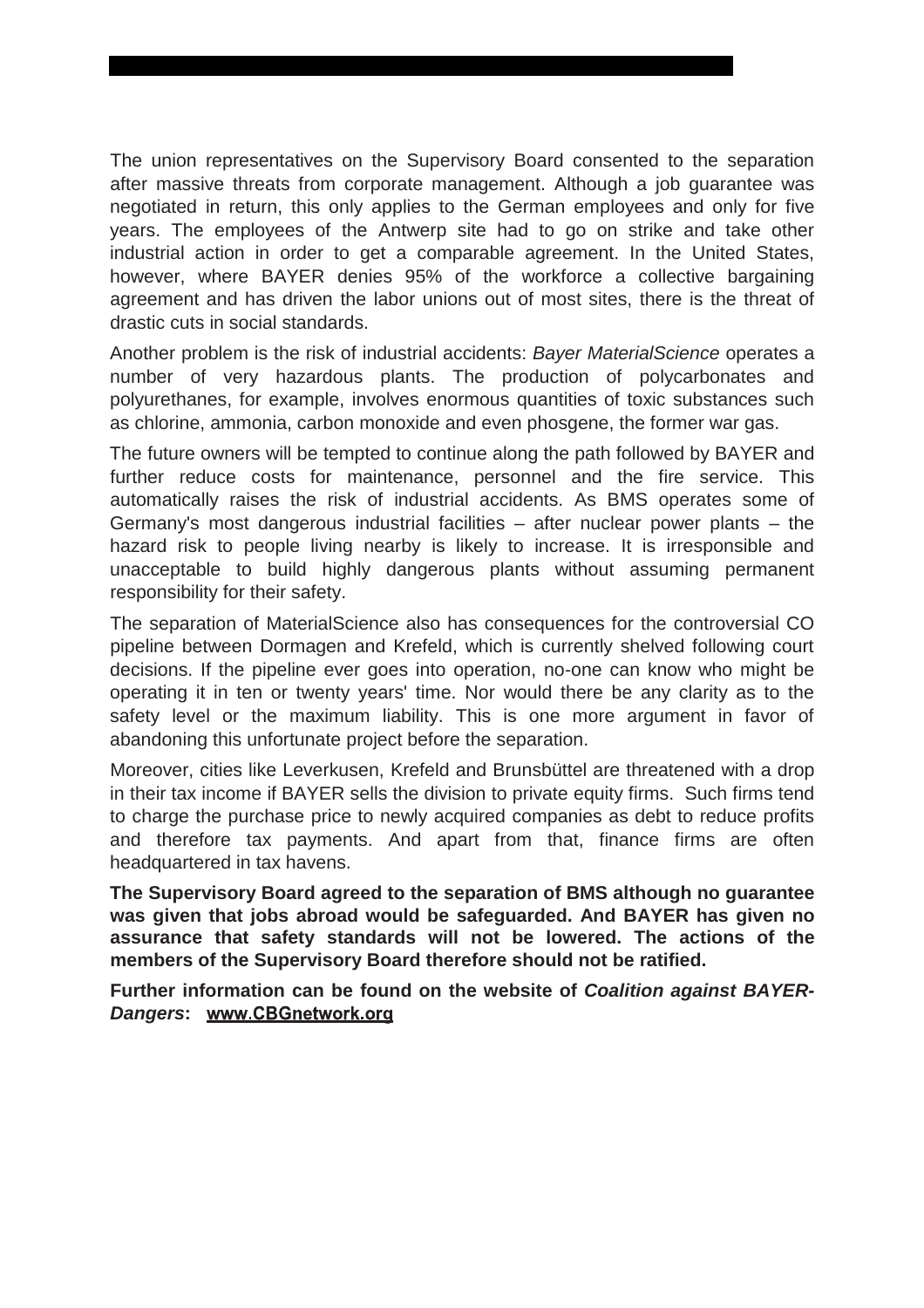### Countermotion to Item 2: The actions of the members of the Board of Management are not ratified

**The BAYER Group is involved in unfair advertising on the internet. For example, BAYER commissioned an agency in Vienna to post comments on social media under a false name. Advertising has taken place for the hormone coil MIRENA, for example, although advertising for prescription-only medicines is prohibited. Charges have since been brought against BAYER.**

Documents published by the Austrian magazine *Datum* reveal the systematic infiltration of social media. They show that the Vienna agency *Mhoch3* alone was responsible for several hundred thousand fake postings. Employees of the agency created thousands of identities that posted comments about travel destinations, cars, gambling or new CDs.

The comments faked by Mhoch3 can be found on platforms and social networks such as *Facebook, GuteFrage.net* or *YouTube* and on news sites like *Spiegel Online* or *Focus.de*. The PR employees pretend to be private individuals offering their help simply out of kindness. Spelling errors and personal questions were included to suggest authenticity. Another job of the agency is to "pretty up" entries in *Wikipedia*. The PR employees were trained by BAYER prior to the campaign. Many of the faked comments remain on the web today.

In BAYER's case, the products advertised by *Mhoch3* included flea control products such as Advantix, Advantage and Kiltix marketed by the Group's animal health division. To increase credibility, the employees were told to invent a domestic pet for this purpose. In internet postings we then find statements like: "*Benny, what did you give your cat in the end to get rid of the fleas? We always use a topical treatment from Bayer called Advantage - have you heard of it?...wish you the best of luck*!"

An even more critical issue is the marketing for the controversial hormone coil MIRENA, which also runs the risk of harming users' health. Despite reports about side-effects of MIRENA, some of them serious, the agency has posted comments that sound as if they come from friends trying to help: "So I had the hormone coil Mirena inserted a year ago, and I must say I'm very satisfied with it. First of all I was afraid of the insertion procedure, but it wasn't bad at all .." (Olivia34, psychologie.at) or: "I had the Mirena inserted, it's also a hormone coil and my gynecologist already had very positive experience with it (...) – I can fully recommend it."

It was also the task of the agency to lessen the impact of the numerous reports of unwanted reactions: "@ sporzal: it could also be an allergy and might not come from the Mirena at all, unfortunately I only realized that recently, I had frequent headaches and that's no fun – I can sympathize."